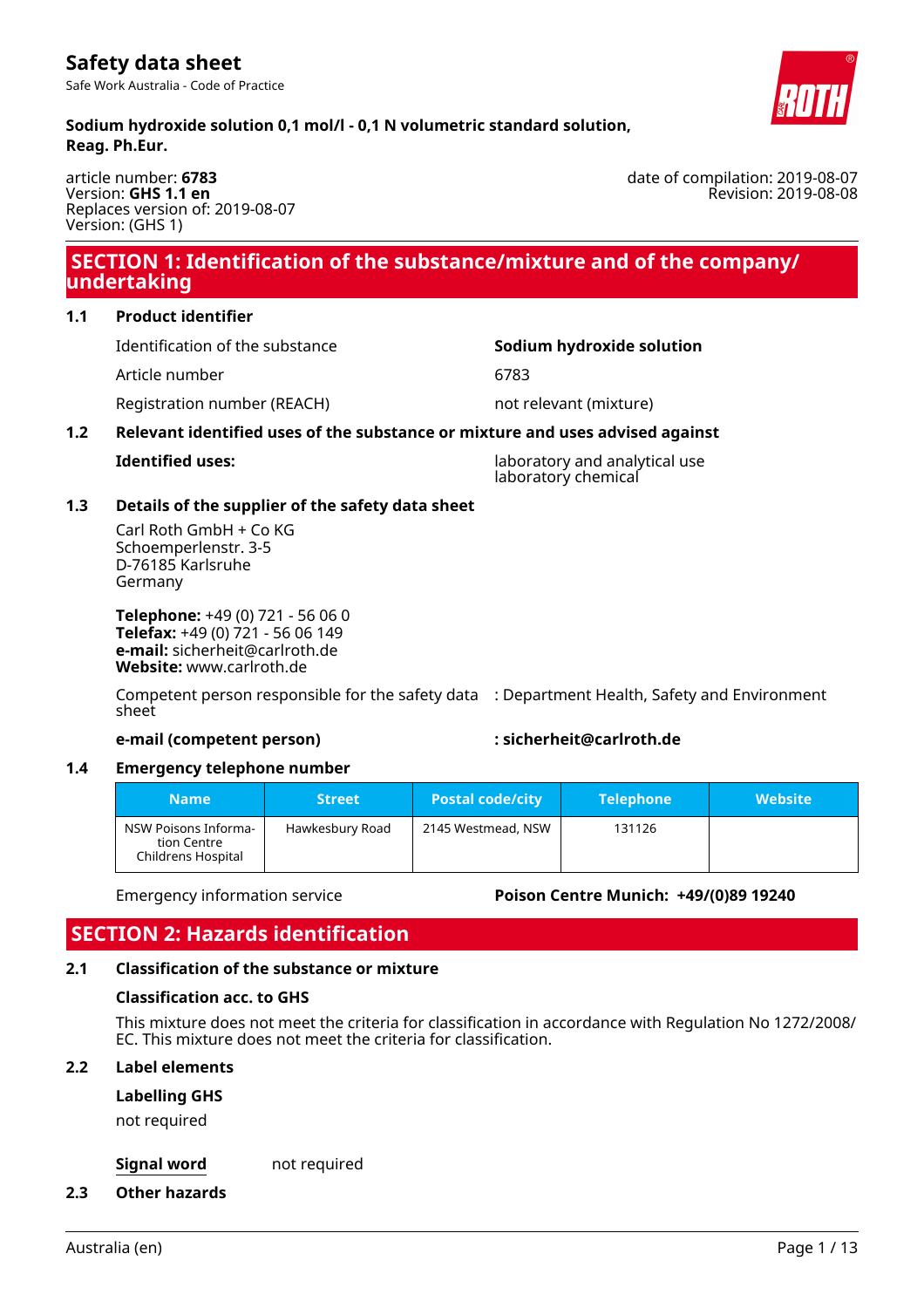Safe Work Australia - Code of Practice



### **Sodium hydroxide solution 0,1 mol/l - 0,1 N volumetric standard solution, Reag. Ph.Eur.**

article number: **6783**

There is no additional information.

# **SECTION 3: Composition/information on ingredients**

### **3.2 Mixtures**

### **Description of the mixture**

This mixture does not meet the criteria for classification.

| Name of sub-<br>stance | Identifier                                                                                                            | $wt\%$ | <b>Classification acc. to</b><br>1272/2008/EC                    | <b>Pictograms</b> | <b>Specific Conc.</b><br>'Limits.                                                                                                                                                                                |
|------------------------|-----------------------------------------------------------------------------------------------------------------------|--------|------------------------------------------------------------------|-------------------|------------------------------------------------------------------------------------------------------------------------------------------------------------------------------------------------------------------|
| Sodium hydroxide       | CAS No<br>1310-73-2<br>EC No<br>215-185-5<br>Index No<br>011-002-00-6<br>REACH Reg. No<br>01-2119457892-<br>$27  xxx$ | < 0.5  | Met. Corr. 1 / H290<br>Skin Corr. 1A / H314<br>Eye Dam. 1 / H318 | FX                | Skin Corr. 1A; H314:<br>$C \geq 5\%$<br>Skin Corr. 1B; H314: 2<br>$% \le C < 5$ %<br>Skin Irrit. 2; H315: 0.5<br>$% \le C < 2$ %<br>Eye Dam. 1; H318: C<br>$> 2\%$<br>Eye Irrit. 2; H319: 0.5<br>$% \le C < 2$ % |

#### **Remarks**

For full text of Hazard- and EU Hazard-statements: see SECTION 16.

# **SECTION 4: First aid measures**

### **4.1 Description of first aid measures**



#### **General notes**

Take off contaminated clothing.

### **Following inhalation**

Provide fresh air. In all cases of doubt, or when symptoms persist, seek medical advice.

### **Following skin contact**

Rinse skin with water/shower. In all cases of doubt, or when symptoms persist, seek medical advice.

#### **Following eye contact**

Rinse cautiously with water for several minutes. In all cases of doubt, or when symptoms persist, seek medical advice.

### **Following ingestion**

Rinse mouth. Call a doctor if you feel unwell.

- **4.2 Most important symptoms and effects, both acute and delayed** Irritant effects
- **4.3 Indication of any immediate medical attention and special treatment needed** none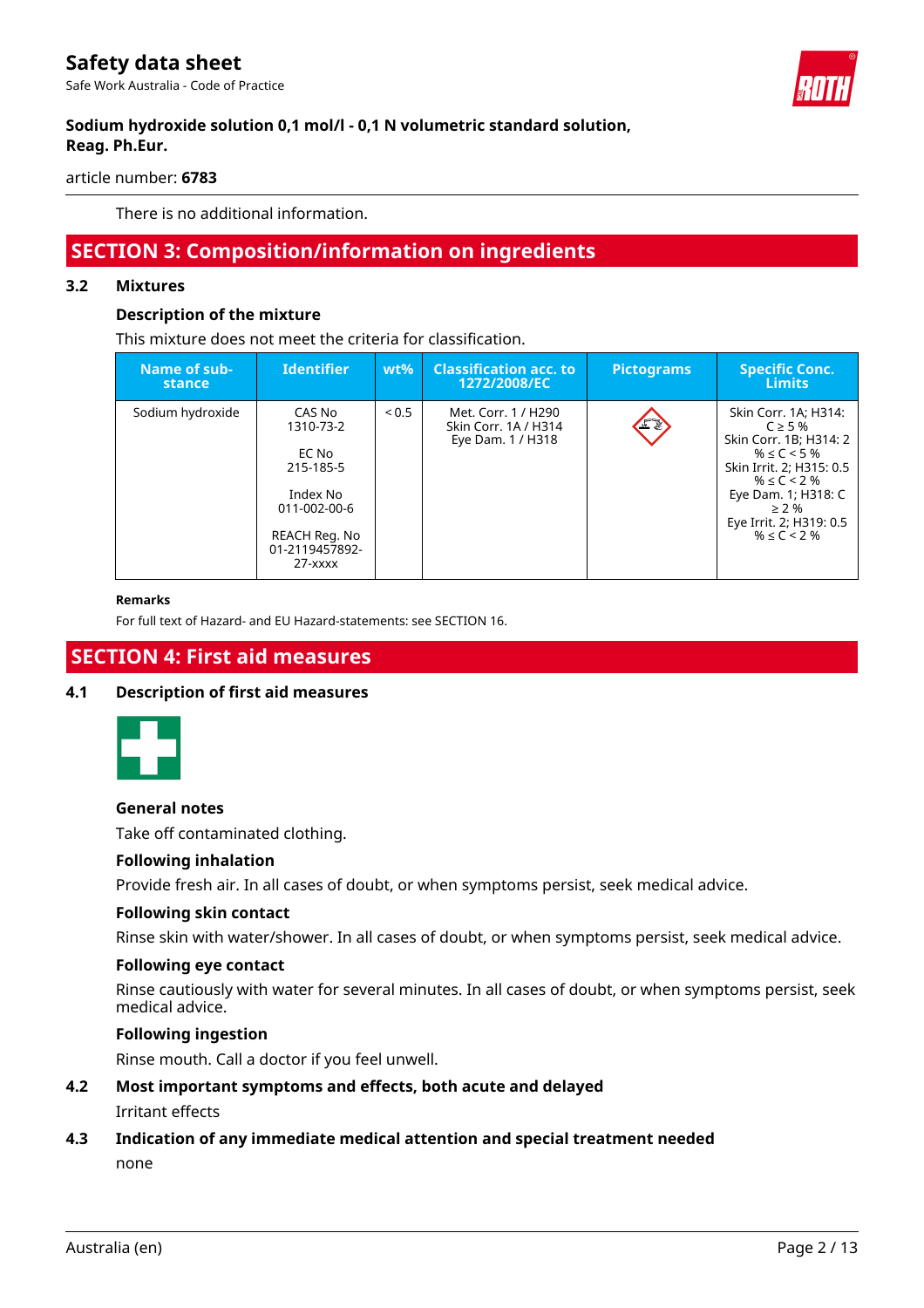Safe Work Australia - Code of Practice



### **Sodium hydroxide solution 0,1 mol/l - 0,1 N volumetric standard solution, Reag. Ph.Eur.**

article number: **6783**

# **SECTION 5: Firefighting measures**

### **5.1 Extinguishing media**



### **Suitable extinguishing media**

Co-ordinate fire-fighting measures to the fire surroundings water spray, foam, dry extinguishing powder, carbon dioxide (CO2)

### **Unsuitable extinguishing media**

water jet

**5.2 Special hazards arising from the substance or mixture**

Non-combustible.

### **Hazardous combustion products**

in case of fire and/or explosion do not breathe fumes

### **5.3 Advice for firefighters**

Fight fire with normal precautions from a reasonable distance. Wear self-contained breathing apparatus.

# **SECTION 6: Accidental release measures**

**6.1 Personal precautions, protective equipment and emergency procedures**



#### **For non-emergency personnel**

No special measures are necessary.

**6.2 Environmental precautions**

Keep away from drains, surface and ground water.

### **6.3 Methods and material for containment and cleaning up**

#### **Advice on how to contain a spill**

Covering of drains.

#### **Advice on how to clean up a spill**

Wipe up with absorbent material (e.g. cloth, fleece).

#### **Other information relating to spills and releases**

Place in appropriate containers for disposal.

### **6.4 Reference to other sections**

Hazardous combustion products: see section 5. Personal protective equipment: see section 8. Incompatible materials: see section 10. Disposal considerations: see section 13.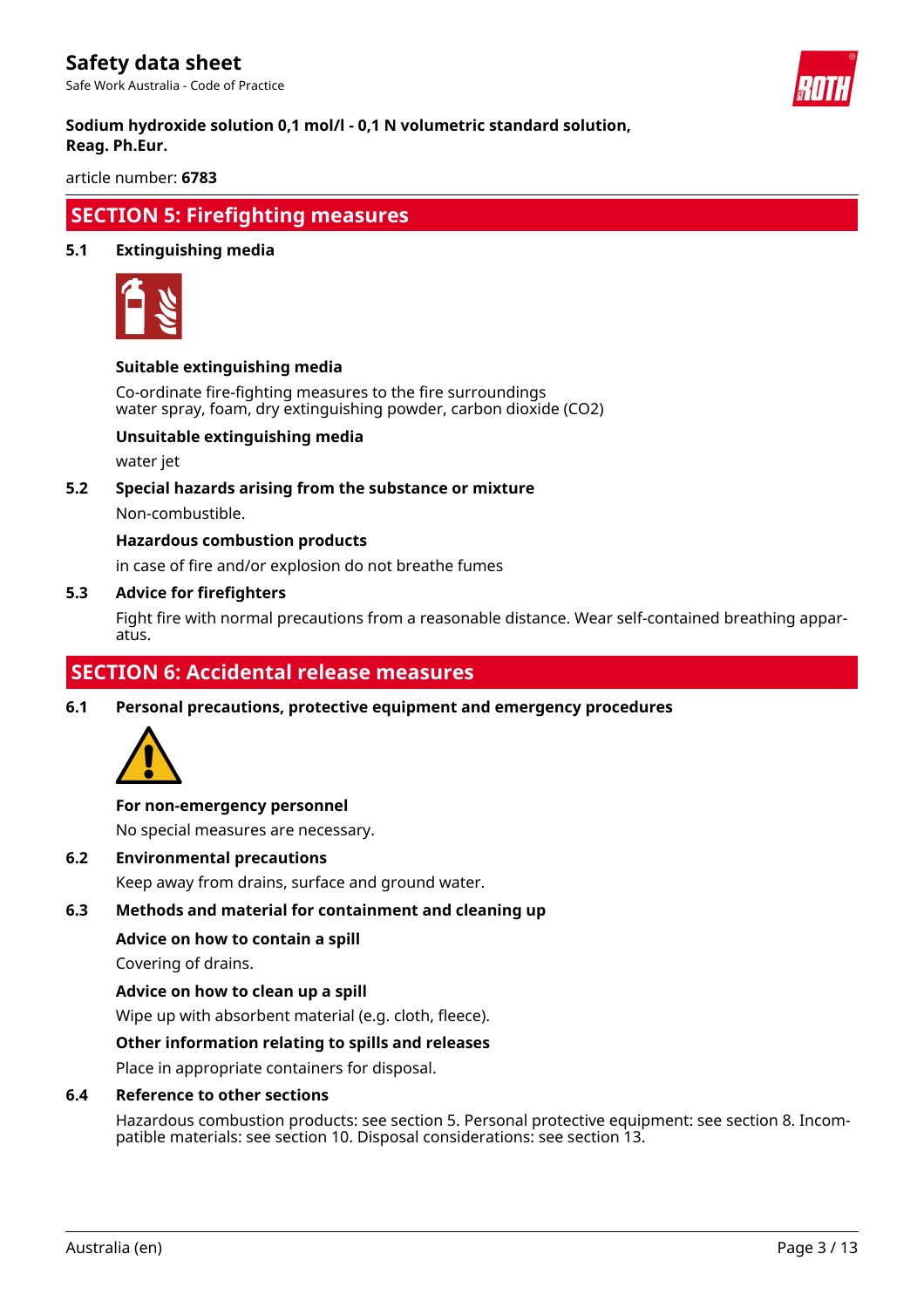Safe Work Australia - Code of Practice



### **Sodium hydroxide solution 0,1 mol/l - 0,1 N volumetric standard solution, Reag. Ph.Eur.**

article number: **6783**

# **SECTION 7: Handling and storage**

**7.1 Precautions for safe handling**

No special measures are necessary.

# **Advice on general occupational hygiene**

Keep away from food, drink and animal feedingstuffs.

## **7.2 Conditions for safe storage, including any incompatibilities**

Keep container tightly closed.

**Incompatible substances or mixtures**

Observe hints for combined storage.

### **Consideration of other advice**

### **• Ventilation requirements**

Use local and general ventilation.

### **• Specific designs for storage rooms or vessels**

Recommended storage temperature: 15 – 25 °C.

### **7.3 Specific end use(s)**

No information available.

# **SECTION 8: Exposure controls/personal protection**

### **8.1 Control parameters**

### **National limit values**

### **Occupational exposure limit values (Workplace Exposure Limits)**

| Cou'<br>ntry | Name of agent    | <b>CAS No</b> | Nota-<br>tion | Identifi-<br>er | <b>TWA</b><br>[pp<br>m | <b>TWA</b><br>$\mathsf{Im} q$ /<br>m31 | <b>STEL</b><br>[pp<br>m | <b>STEL</b><br>[mq/<br>m <sup>3</sup> | <b>Source</b> |
|--------------|------------------|---------------|---------------|-----------------|------------------------|----------------------------------------|-------------------------|---------------------------------------|---------------|
| AU           | sodium hydroxide | 1310-73-2     |               | <b>WES</b>      |                        |                                        |                         |                                       | <b>WES</b>    |

**Notation**

STEL Short-term exposure limit: a limit value above which exposure should not occur and which is related to a 15 minute period (unless otherwise specified)

TWA Time-weighted average (long-term exposure limit): measured or calculated in relation to a reference period of 8 hours time-weighted average (unless otherwise specified)

### **Relevant DNELs/DMELs/PNECs and other threshold levels**

### **• relevant DNELs of components of the mixture**

| Name of sub-<br>stance | <b>CAS No</b> | End-<br>point | <b>Threshold</b><br><b>level</b> | <b>Protection</b><br>goal, route of<br>exposure | Used in                | <b>Exposure time</b>            |
|------------------------|---------------|---------------|----------------------------------|-------------------------------------------------|------------------------|---------------------------------|
| Sodium hydroxide       | 1310-73-      | <b>DNEL</b>   | 1 mg/m $3$                       | human, inhalatory                               | worker (in-<br>dustry) | chronic - systemic ef-<br>fects |
| Sodium hydroxide       | 1310-73-      | <b>DNEL</b>   | 1 mg/m $^3$                      | human, inhalatory                               | worker (in-<br>dustry) | chronic - local effects         |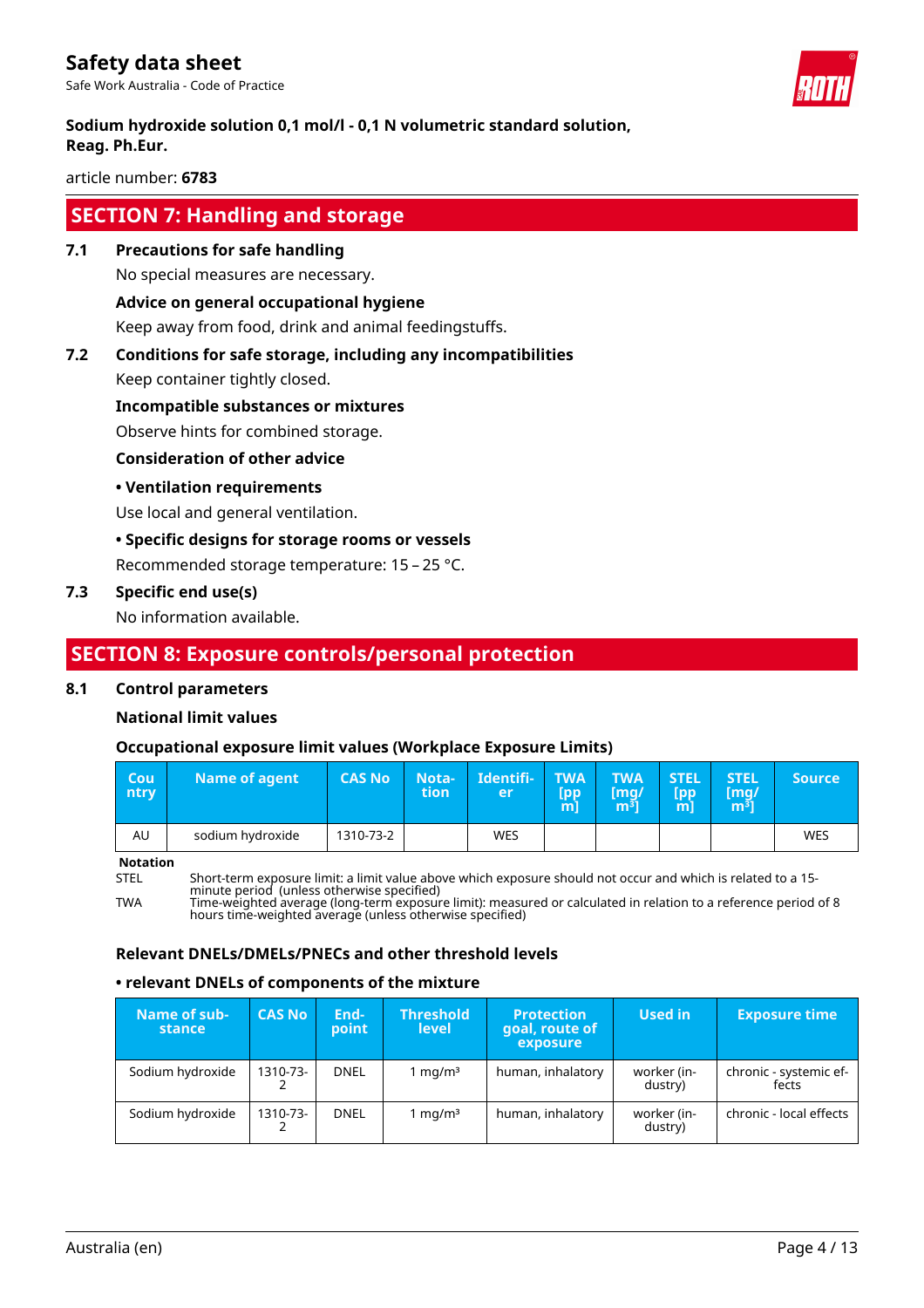Safe Work Australia - Code of Practice



### **Sodium hydroxide solution 0,1 mol/l - 0,1 N volumetric standard solution, Reag. Ph.Eur.**

article number: **6783**

### **8.2 Exposure controls**

### **Individual protection measures (personal protective equipment)**

### **Eye/face protection**



Use safety goggle with side protection.

### **Skin protection**



### **• hand protection**

Wear suitable gloves. Chemical protection gloves are suitable, which are tested according to EN 374.

### **• type of material**

NBR (Nitrile rubber)

### **• material thickness**

>0,11 mm

### **• breakthrough times of the glove material**

>480 minutes (permeation: level 6)

#### **• other protection measures**

Take recovery periods for skin regeneration. Preventive skin protection (barrier creams/ointments) is recommended.

### **Respiratory protection**



Respiratory protection necessary at: Aerosol or mist formation.

### **Environmental exposure controls**

Keep away from drains, surface and ground water.

# **SECTION 9: Physical and chemical properties**

### **9.1 Information on basic physical and chemical properties**

### **Appearance**

| Physical state                         | liquid (fluid)    |
|----------------------------------------|-------------------|
| Colour                                 | colourless        |
| Odour                                  | odourless         |
| Odour threshold                        | No data available |
| Other physical and chemical parameters |                   |
| pH (value)                             | (alkaline)        |
| Melting point/freezing point           | not determined    |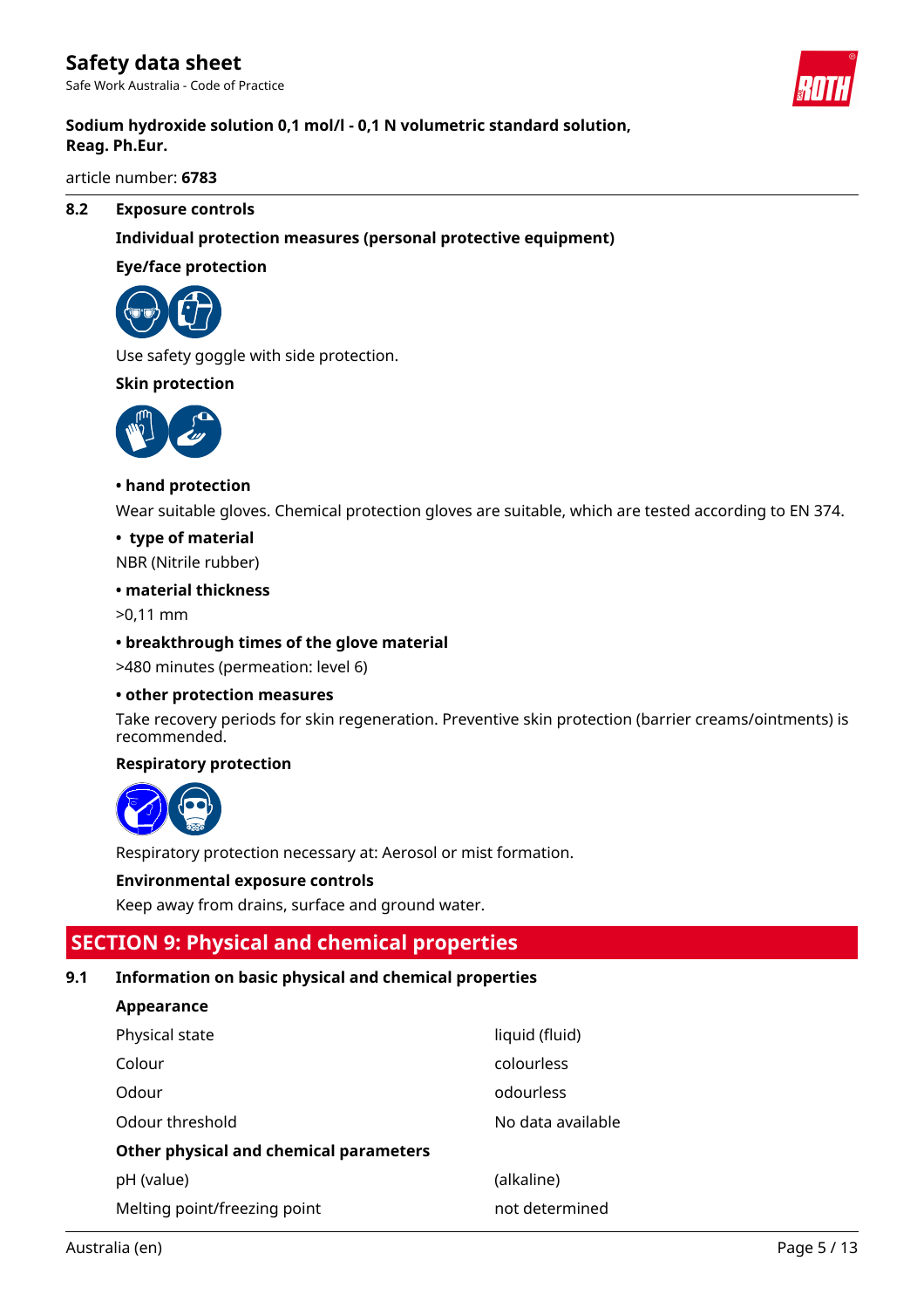Safe Work Australia - Code of Practice

### **Sodium hydroxide solution 0,1 mol/l - 0,1 N volumetric standard solution, Reag. Ph.Eur.**

article number: **6783**

| Initial boiling point and boiling range | $~100$ °C                                      |
|-----------------------------------------|------------------------------------------------|
| Flash point                             | not determined                                 |
| Evaporation rate                        | no data available                              |
| Flammability (solid, gas)               | not relevant (fluid)                           |
| <b>Explosive limits</b>                 |                                                |
| · lower explosion limit (LEL)           | this information is not available              |
| • upper explosion limit (UEL)           | this information is not available              |
| Explosion limits of dust clouds         | not relevant                                   |
| Vapour pressure                         | This information is not available.             |
| Density                                 | 1.01 $9/$ <sub>cm</sub> at 20 °C               |
| Vapour density                          | This information is not available.             |
| <b>Bulk density</b>                     | Not applicable                                 |
| Relative density                        | Information on this property is not available. |
| Solubility(ies)                         |                                                |
| Water solubility                        | miscible in any proportion                     |
| Partition coefficient                   |                                                |
| n-octanol/water (log KOW)               | This information is not available.             |
| Auto-ignition temperature               | Information on this property is not available. |
| Decomposition temperature               | no data available                              |
| Viscosity                               | not determined                                 |
| <b>Explosive properties</b>             | Shall not be classified as explosive           |
| Oxidising properties                    | none                                           |
| <b>Other information</b>                |                                                |

There is no additional information.

# **SECTION 10: Stability and reactivity**

### **10.1 Reactivity**

**9.2** 

This material is not reactive under normal ambient conditions.

### **10.2 Chemical stability**

The material is stable under normal ambient and anticipated storage and handling conditions of temperature and pressure.

### **10.3 Possibility of hazardous reactions**

No known hazardous reactions

### **10.4 Conditions to avoid**

There are no specific conditions known which have to be avoided.

### **10.5 Incompatible materials**

There is no additional information.

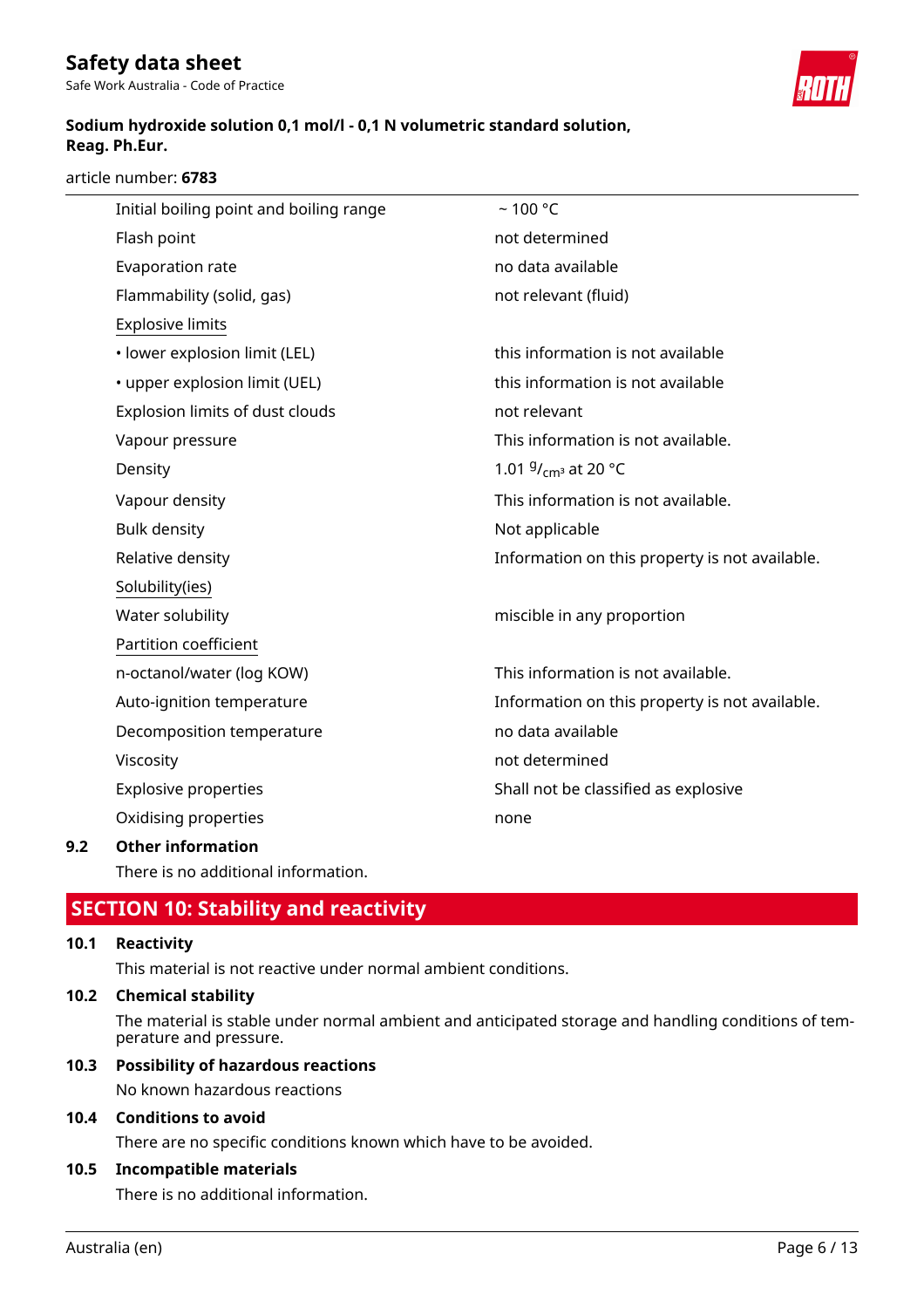Safe Work Australia - Code of Practice



### **Sodium hydroxide solution 0,1 mol/l - 0,1 N volumetric standard solution, Reag. Ph.Eur.**

article number: **6783**

### **Release of flammable materials with**

metals (due to the release of hydrogen in an acid/alkaline medium)

#### **10.6 Hazardous decomposition products**

Hazardous combustion products: see section 5.

# **SECTION 11: Toxicological information**

### **11.1 Information on toxicological effects**

#### **Acute toxicity**

Shall not be classified as acutely toxic.

#### **Skin corrosion/irritation**

Shall not be classified as corrosive/irritant to skin.

#### **Serious eye damage/eye irritation**

Shall not be classified as seriously damaging to the eye or eye irritant.

#### **Respiratory or skin sensitisation**

Shall not be classified as a respiratory or skin sensitiser.

#### **Summary of evaluation of the CMR properties**

Shall not be classified as germ cell mutagenic, carcinogenic nor as a reproductive toxicant

### **• Specific target organ toxicity - single exposure**

Shall not be classified as a specific target organ toxicant (single exposure).

#### **• Specific target organ toxicity - repeated exposure**

Shall not be classified as a specific target organ toxicant (repeated exposure).

#### **Aspiration hazard**

Shall not be classified as presenting an aspiration hazard.

### **Symptoms related to the physical, chemical and toxicological characteristics**

### **• If swallowed**

data are not available

### **• If in eyes**

data are not available

### **• If inhaled**

data are not available

### **• If on skin**

data are not available

### **Other information**

Due to its pH value (see section 9), irritation of the skin and eyes cannot be ruled out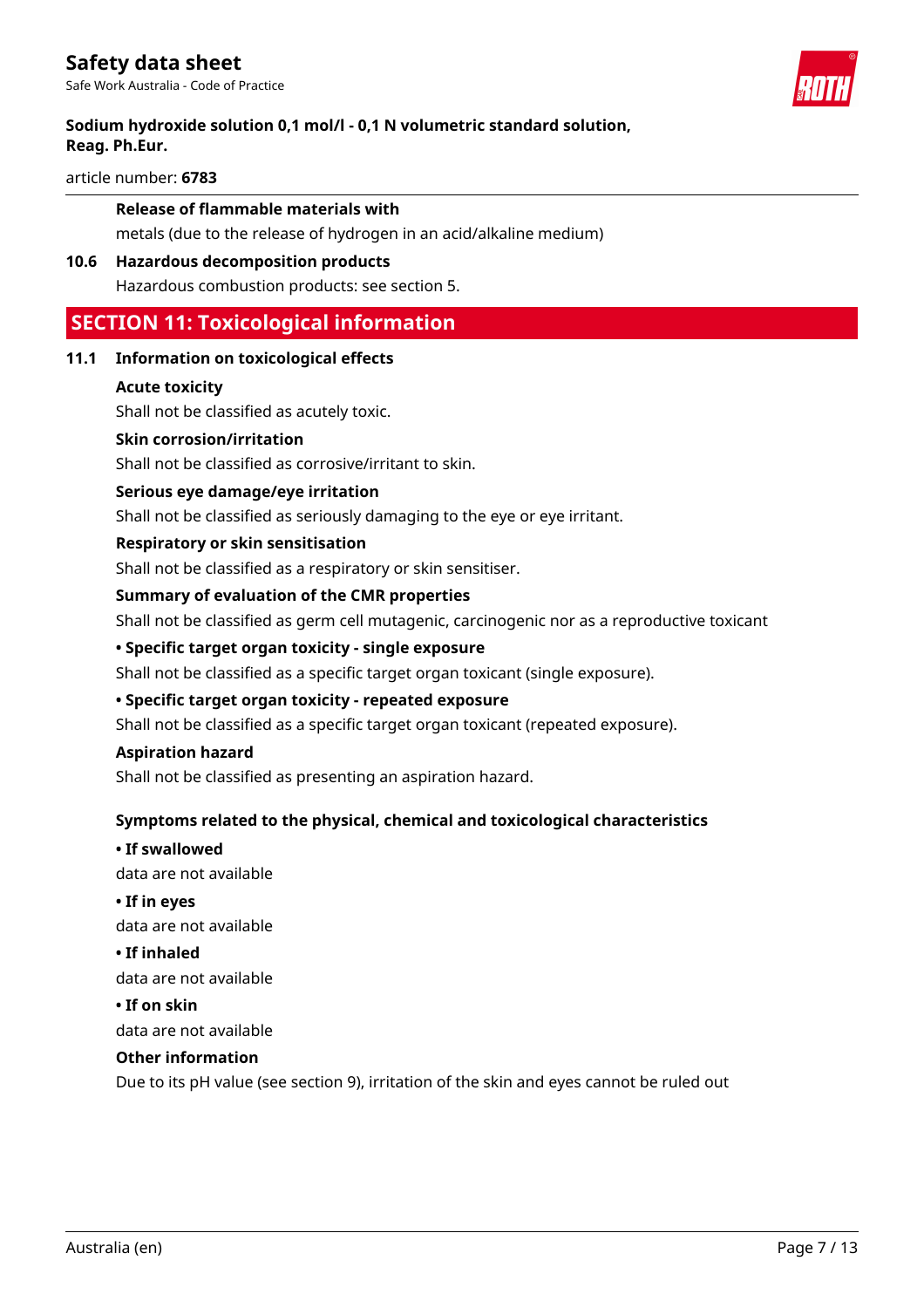Safe Work Australia - Code of Practice



### **Sodium hydroxide solution 0,1 mol/l - 0,1 N volumetric standard solution, Reag. Ph.Eur.**

article number: **6783**

# **SECTION 12: Ecological information**

### **12.1 Toxicity**

acc. to 1272/2008/EC: Shall not be classified as hazardous to the aquatic environment.

### **Aquatic toxicity (acute)**

### **Aquatic toxicity (acute) of components of the mixture**

| Name of substance | <b>CAS No</b> | <b>Endpoint</b> | <b>Value</b> | <b>Species</b>            | <b>Exposure</b><br>time |
|-------------------|---------------|-----------------|--------------|---------------------------|-------------------------|
| Sodium hydroxide  | 1310-73-2     | EC50            | 40.4 $mg/$   | water flea (Daph-<br>nia) | 48 h                    |

### **12.2 Process of degradability**

The methods for determining the biological degradability are not applicable to inorganic substances.

### **12.3 Bioaccumulative potential**

Data are not available.

### **12.4 Mobility in soil**

Data are not available.

# **12.5 Results of PBT and vPvB assessment**

Data are not available.

**12.6 Other adverse effects**

Data are not available.

# **SECTION 13: Disposal considerations**

### **13.1 Waste treatment methods**



Consult the appropriate local waste disposal expert about waste disposal.

### **Sewage disposal-relevant information**

Do not empty into drains.

### **Waste treatment of containers/packagings**

It is a dangerous waste; only packagings which are approved (e.g. acc. to ADR) may be used.

### **Sewage disposal-relevant information**

Do not empty into drains.

### **Waste treatment of containers/packagings**

It is a dangerous waste; only packagings which are approved (e.g. acc. to ADR) may be used.

### **13.2 Relevant provisions relating to waste**

The allocation of waste identity numbers/waste descriptions must be carried out according to the EEC, specific to the industry and process.

### **13.3 Remarks**

Waste shall be separated into the categories that can be handled separately by the local or national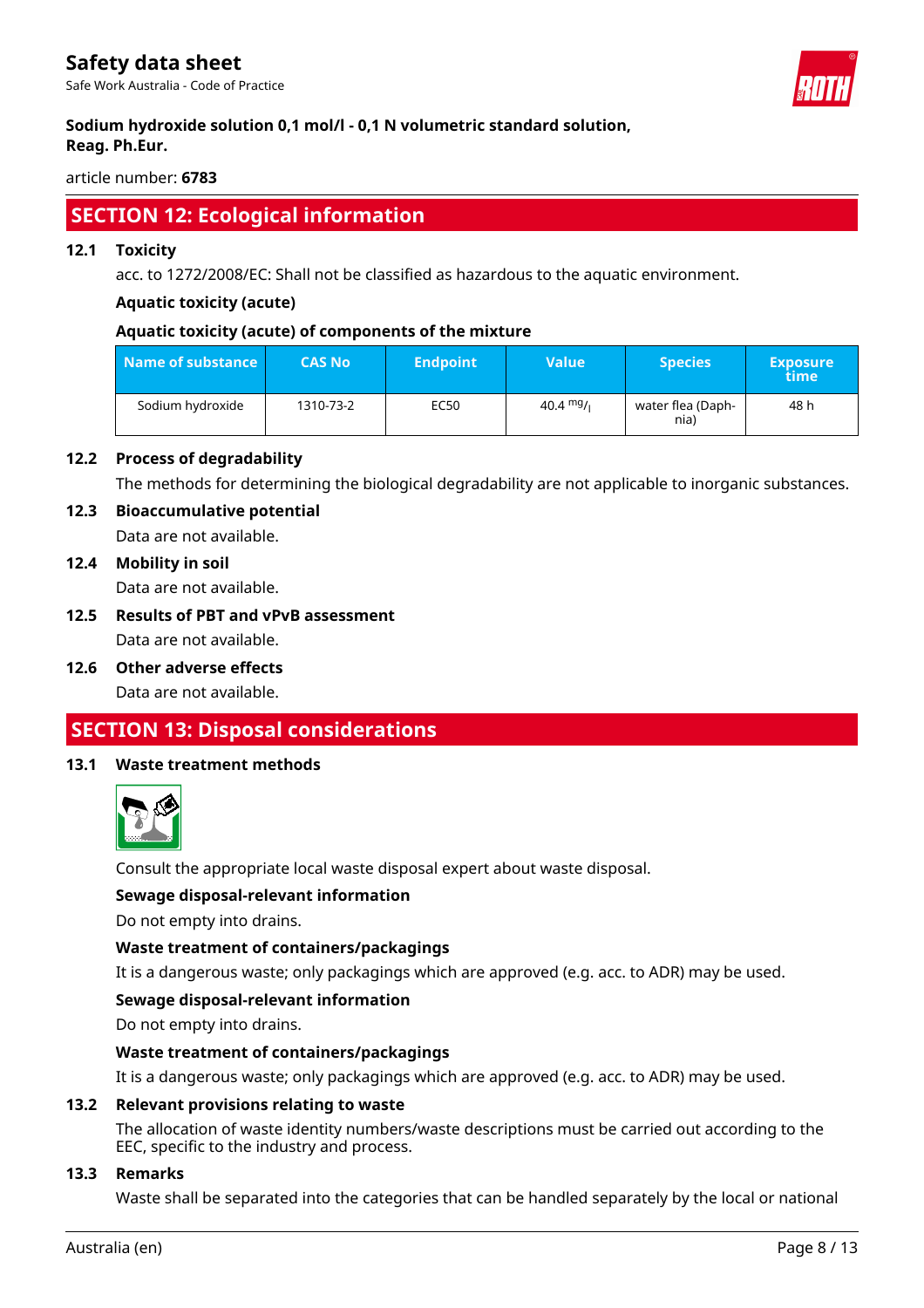Safe Work Australia - Code of Practice



### **Sodium hydroxide solution 0,1 mol/l - 0,1 N volumetric standard solution, Reag. Ph.Eur.**

article number: **6783**

waste management facilities. Please consider the relevant national or regional provisions.

|      | <b>SECTION 14: Transport information</b>                                       |                                                                                   |
|------|--------------------------------------------------------------------------------|-----------------------------------------------------------------------------------|
| 14.1 | UN number                                                                      | 1824                                                                              |
| 14.2 | UN proper shipping name                                                        | <b>SODIUM HYDROXIDE SOLUTION</b>                                                  |
| 14.3 | Transport hazard class(es)                                                     | ⊷ €                                                                               |
|      | Class                                                                          | 8 (corrosive substances)                                                          |
| 14.4 | Packing group                                                                  | III (substance presenting low danger)                                             |
| 14.5 | <b>Environmental hazards</b>                                                   | none (non-environmentally hazardous acc. to the danger-<br>ous goods regulations) |
| 14.6 | <b>Special precautions for user</b>                                            |                                                                                   |
|      | Provisions for dangerous goods (ADR) should be complied within the premises.   |                                                                                   |
| 14.7 | Transport in bulk according to Annex II of MARPOL and the IBC Code             |                                                                                   |
|      | The cargo is not intended to be carried in bulk.                               |                                                                                   |
| 14.8 | <b>Information for each of the UN Model Regulations</b>                        |                                                                                   |
|      | • Transport of dangerous goods by road, rail and inland waterway (ADR/RID/ADN) |                                                                                   |
|      | UN number                                                                      | 1824                                                                              |
|      | Proper shipping name                                                           | SODIUM HYDROXIDE SOLUTION                                                         |
|      | Particulars in the transport document                                          | UN1824, SODIUM HYDROXIDE SOLUTION, 8, III,<br>(E)                                 |
|      | Class                                                                          | 8                                                                                 |
|      | Classification code                                                            | C <sub>5</sub>                                                                    |
|      | Packing group                                                                  | Ш                                                                                 |
|      | Danger label(s)                                                                | 8                                                                                 |
|      | ள்                                                                             |                                                                                   |
|      | Excepted quantities (EQ)                                                       | E <sub>1</sub>                                                                    |
|      | Limited quantities (LQ)                                                        | 5L                                                                                |
|      | Transport category (TC)                                                        | 3                                                                                 |
|      | Tunnel restriction code (TRC)                                                  | E                                                                                 |
|      | <b>Hazard identification No</b>                                                | 80                                                                                |
|      | <b>Emergency Action Code</b>                                                   | 2R                                                                                |
|      | • International Maritime Dangerous Goods Code (IMDG)                           |                                                                                   |
|      | UN number                                                                      | 1824                                                                              |
|      | Proper shipping name                                                           | SODIUM HYDROXIDE SOLUTION                                                         |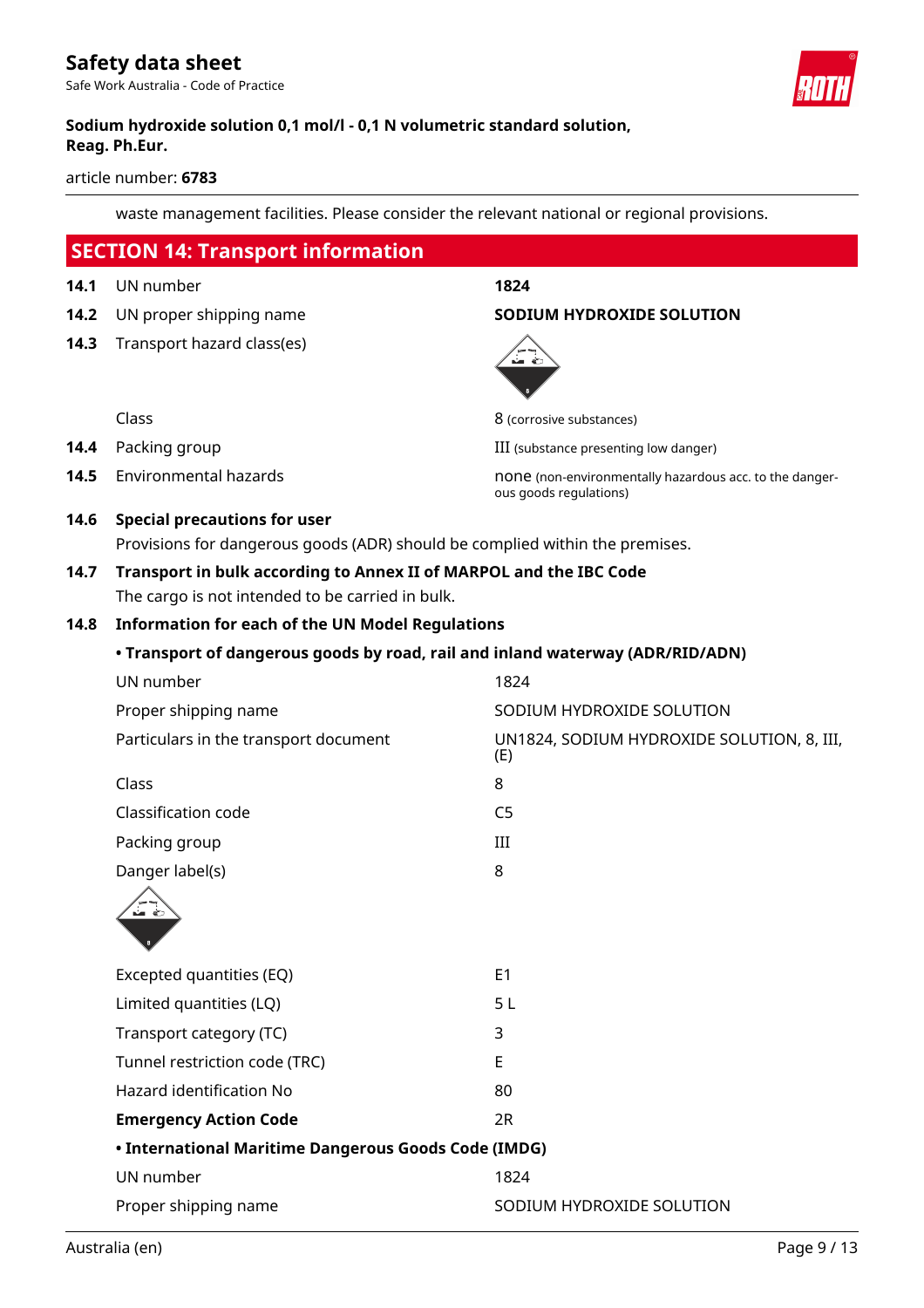Safe Work Australia - Code of Practice



## **Sodium hydroxide solution 0,1 mol/l - 0,1 N volumetric standard solution, Reag. Ph.Eur.**

article number: **6783**

| Particulars in the shipper's declaration                    | UN1824, SODIUM HYDROXIDE SOLUTION, 8, III |
|-------------------------------------------------------------|-------------------------------------------|
| Class                                                       | 8                                         |
| Marine pollutant                                            |                                           |
| Packing group                                               | III                                       |
| Danger label(s)                                             | 8                                         |
| ⊶ ⊜                                                         |                                           |
|                                                             |                                           |
| Special provisions (SP)                                     | 223                                       |
| Excepted quantities (EQ)                                    | E <sub>1</sub>                            |
| Limited quantities (LQ)                                     | 5L                                        |
| EmS                                                         | F-A, S-B                                  |
| Stowage category                                            | A                                         |
| Segregation group                                           | 18 - Alkalis                              |
| • International Civil Aviation Organization (ICAO-IATA/DGR) |                                           |
| UN number                                                   | 1824                                      |
| Proper shipping name                                        | Sodium hydroxide solution                 |
| Particulars in the shipper's declaration                    | UN1824, Sodium hydroxide solution, 8, III |
| Class                                                       | 8                                         |
| Packing group                                               | $\rm III$                                 |
| Danger label(s)                                             | 8                                         |
| ≔ ∈ੋ                                                        |                                           |
|                                                             |                                           |
| Special provisions (SP)                                     | A3                                        |
| Excepted quantities (EQ)                                    | E <sub>1</sub>                            |
| Limited quantities (LQ)                                     | 1 <sub>L</sub>                            |
|                                                             |                                           |

# **SECTION 15: Regulatory information**

# **15.1 Safety, health and environmental regulations/legislation specific for the substance or mixture**

| <b>Country</b> | <b>National inventories</b> | <b>Status</b>              |
|----------------|-----------------------------|----------------------------|
| AU             | <b>AICS</b>                 | all ingredients are listed |
| СA             | <b>DSL</b>                  | all ingredients are listed |
| CN             | <b>IECSC</b>                | all ingredients are listed |
| EU             | ECSI                        | all ingredients are listed |

### **National inventories**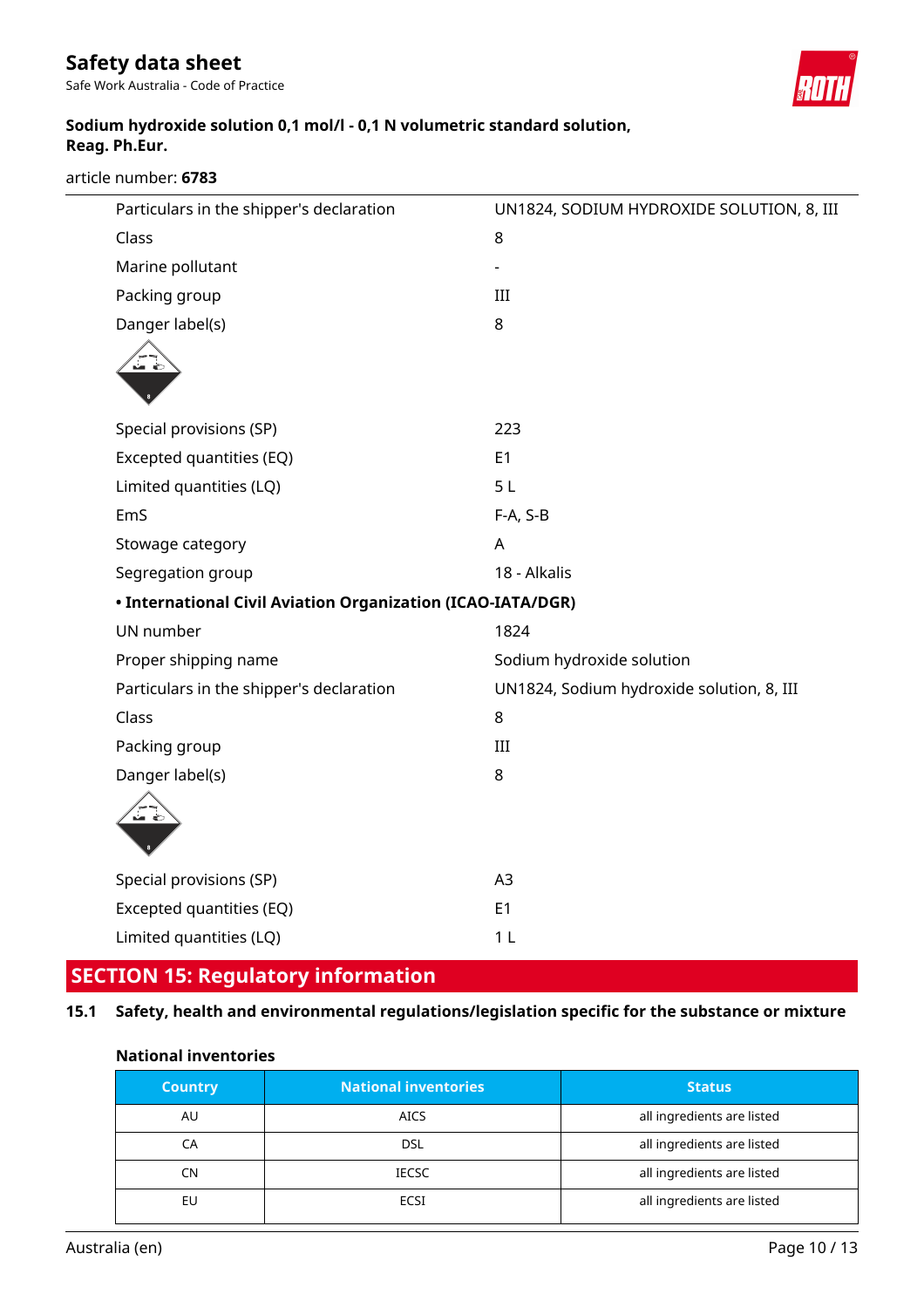Safe Work Australia - Code of Practice



## **Sodium hydroxide solution 0,1 mol/l - 0,1 N volumetric standard solution, Reag. Ph.Eur.**

article number: **6783**

| <b>Country</b> | <b>National inventories</b> | <b>Status</b>                  |
|----------------|-----------------------------|--------------------------------|
| <b>EU</b>      | REACH Req.                  | all ingredients are listed     |
| JP             | <b>CSCL-ENCS</b>            | all ingredients are listed     |
| <b>KR</b>      | <b>KECI</b>                 | all ingredients are listed     |
| <b>MX</b>      | <b>INSQ</b>                 | all ingredients are listed     |
| NZ             | <b>NZIOC</b>                | all ingredients are listed     |
| <b>PH</b>      | <b>PICCS</b>                | all ingredients are listed     |
| <b>TR</b>      | <b>CICR</b>                 | not all ingredients are listed |
| <b>TW</b>      | <b>TCSI</b>                 | all ingredients are listed     |
| US.            | <b>TSCA</b>                 | all ingredients are listed     |

#### **Legend**

| Australian Inventory of Chemical Substances                             |
|-------------------------------------------------------------------------|
| Chemical Inventory and Control Regulation                               |
| CSCL-ENCS List of Existing and New Chemical Substances (CSCL-ENCS)      |
| Domestic Substances List (DSL)                                          |
| EC Substance Inventory (EINECS, ELINCS, NLP)                            |
| Inventory of Existing Chemical Substances Produced or Imported in China |
| National Inventory of Chemical Substances                               |
| Korea Existing Chemicals Inventory                                      |
| New Zealand Inventory of Chemicals                                      |
| Philippine Inventory of Chemicals and Chemical Substances               |
| REACH Reg. REACH registered substances                                  |
| Taiwan Chemical Substance Inventory                                     |
| Toxic Substance Control Act                                             |
|                                                                         |

### **15.2 Chemical Safety Assessment**

Chemical safety assessments for substances in this mixture were not carried out.

# **SECTION 16: Other information**

### **Abbreviations and acronyms**

| Abbr.         | <b>Descriptions of used abbreviations</b>                                                                                                                                                                                     |
|---------------|-------------------------------------------------------------------------------------------------------------------------------------------------------------------------------------------------------------------------------|
| <b>ADN</b>    | Accord européen relatif au transport international des marchandises dangereuses par voies de navigation<br>intérieures (European Agreement concerning the International Carriage of Dangerous Goods by Inland Wa-<br>terways) |
| <b>ADR</b>    | Accord européen relatif au transport international des marchandises dangereuses par route (European<br>Agreement concerning the International Carriage of Dangerous Goods by Road)                                            |
| CAS           | Chemical Abstracts Service (service that maintains the most comprehensive list of chemical substances)                                                                                                                        |
| <b>CMR</b>    | Carcinogenic, Mutagenic or toxic for Reproduction                                                                                                                                                                             |
| <b>DGR</b>    | Dangerous Goods Regulations (see IATA/DGR)                                                                                                                                                                                    |
| <b>DMFI</b>   | Derived Minimal Effect Level                                                                                                                                                                                                  |
| <b>DNEL</b>   | Derived No-Effect Level                                                                                                                                                                                                       |
| <b>EC50</b>   | Effective Concentration 50 %. The EC50 corresponds to the concentration of a tested substance causing 50<br>% changes in response (e.g. on growth) during a specified time interval                                           |
| EC No         | The EC Inventory (EINECS, ELINCS and the NLP-list) is the source for the seven-digit EC number, an identifi-<br>er of substances commercially available within the EU (European Union)                                        |
| <b>EINECS</b> | European Inventory of Existing Commercial Chemical Substances                                                                                                                                                                 |
| <b>ELINCS</b> | European List of Notified Chemical Substances                                                                                                                                                                                 |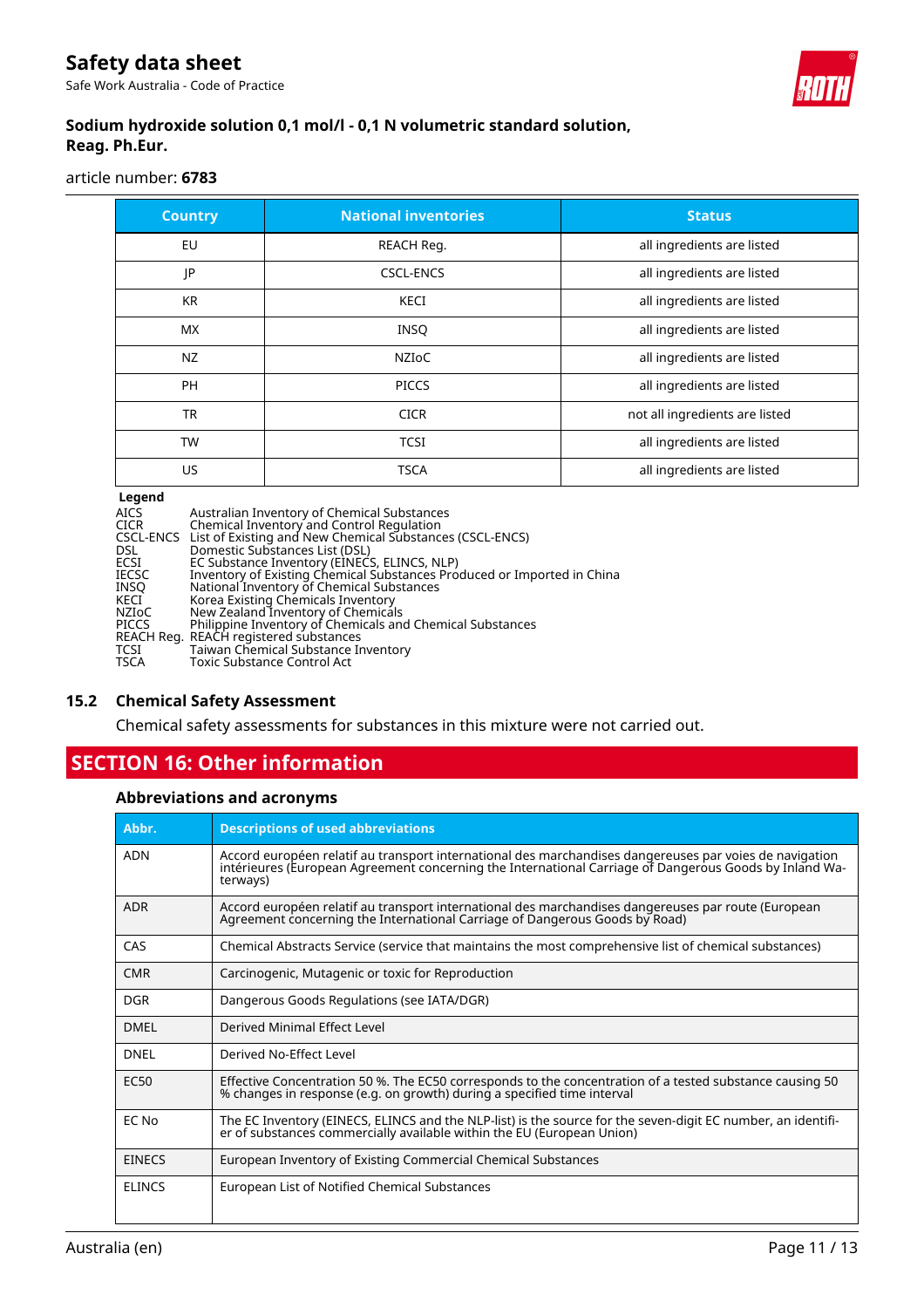Safe Work Australia - Code of Practice



## **Sodium hydroxide solution 0,1 mol/l - 0,1 N volumetric standard solution, Reag. Ph.Eur.**

article number: **6783**

| Abbr.           | <b>Descriptions of used abbreviations</b>                                                                                                                                  |
|-----------------|----------------------------------------------------------------------------------------------------------------------------------------------------------------------------|
| EmS             | <b>Emergency Schedule</b>                                                                                                                                                  |
| Eye Dam.        | seriously damaging to the eye                                                                                                                                              |
| Eye Irrit.      | irritant to the eye                                                                                                                                                        |
| <b>GHS</b>      | "Globally Harmonized System of Classification and Labelling of Chemicals" developed by the United Nations                                                                  |
| <b>IATA</b>     | <b>International Air Transport Association</b>                                                                                                                             |
| <b>IATA/DGR</b> | Dangerous Goods Regulations (DGR) for the air transport (IATA)                                                                                                             |
| <b>ICAO</b>     | <b>International Civil Aviation Organization</b>                                                                                                                           |
| <b>IMDG</b>     | International Maritime Dangerous Goods Code                                                                                                                                |
| index No        | the Index number is the identification code given to the substance in Part 3 of Annex VI to Regulation (EC)<br>No 1272/2008                                                |
| <b>MARPOL</b>   | International Convention for the Prevention of Pollution from Ships (abbr. of "Marine Pollutant")                                                                          |
| Met. Corr.      | substance or mixture corrosive to metals                                                                                                                                   |
| <b>NLP</b>      | No-Longer Polymer                                                                                                                                                          |
| <b>PBT</b>      | Persistent, Bioaccumulative and Toxic                                                                                                                                      |
| <b>PNEC</b>     | <b>Predicted No-Effect Concentration</b>                                                                                                                                   |
| ppm             | parts per million                                                                                                                                                          |
| <b>REACH</b>    | Registration, Evaluation, Authorisation and Restriction of Chemicals                                                                                                       |
| <b>RID</b>      | Règlement concernant le transport International ferroviaire des marchandises Dangereuses (Regulations<br>concerning the International carriage of Dangerous goods by Rail) |
| Skin Corr.      | corrosive to skin                                                                                                                                                          |
| Skin Irrit.     | irritant to skin                                                                                                                                                           |
| <b>STEL</b>     | short-term exposure limit                                                                                                                                                  |
| <b>TWA</b>      | time-weighted average                                                                                                                                                      |
| vPvB            | very Persistent and very Bioaccumulative                                                                                                                                   |
| <b>WES</b>      | Safe Work Australia: Workplace exposure standards for airborne conatminants                                                                                                |

### **Key literature references and sources for data**

- UN Recommendations on the Transport of Dangerous Good
- Dangerous Goods Regulations (DGR) for the air transport (IATA)
- International Maritime Dangerous Goods Code (IMDG)

### **List of relevant phrases (code and full text as stated in chapter 2 and 3)**

not relevant.

| Code             | Text                                    |
|------------------|-----------------------------------------|
| H <sub>290</sub> | may be corrosive to metals              |
| H314             | causes severe skin burns and eye damage |
| H318             | causes serious eye damage               |